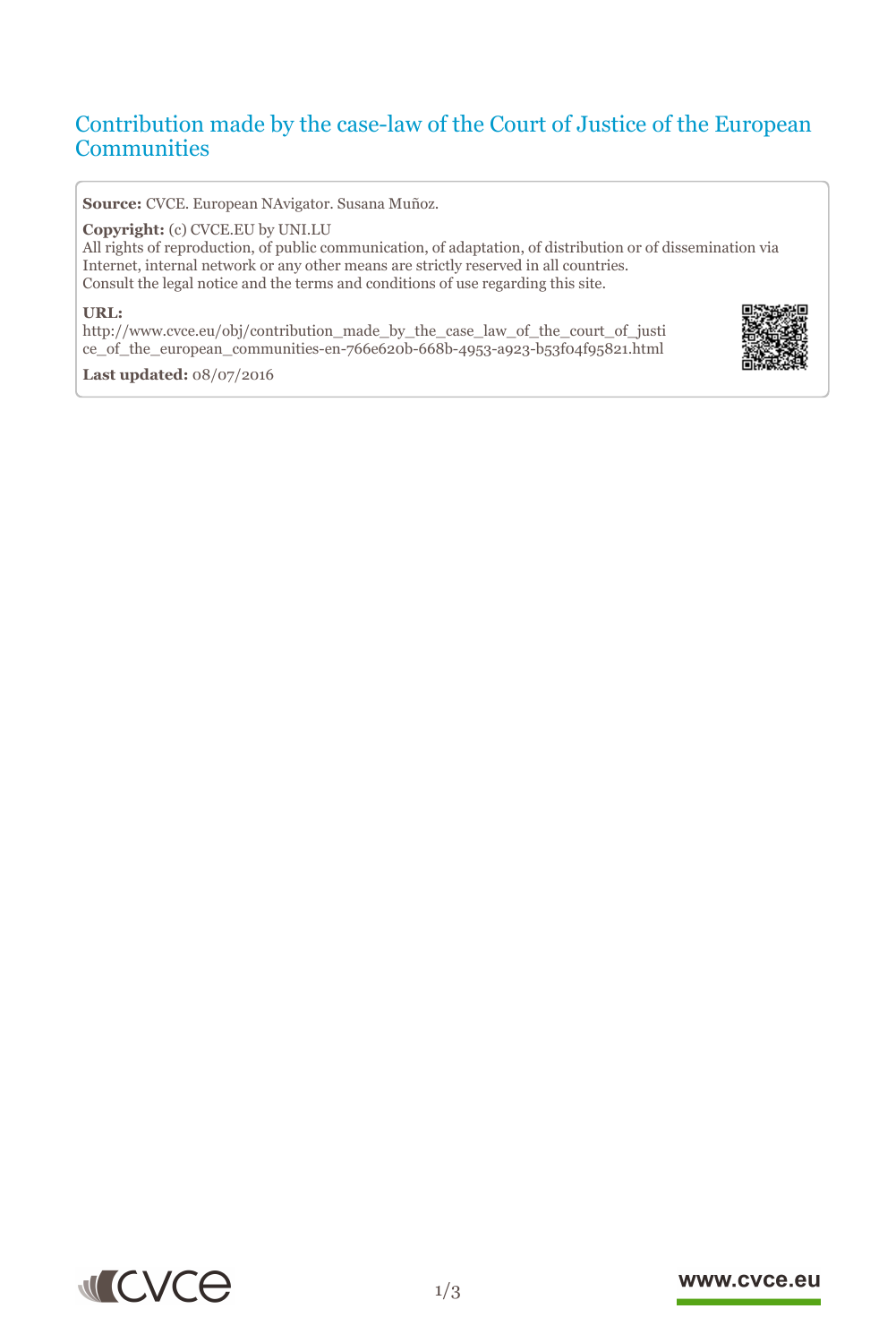# **The contribution made by the case-law of the Court of Justice of the European Communities**

The Court of Justice has contributed significantly to the Community legal system. Its creative case-law has remedied any shortcomings in the basic Treaties by supplementing and clarifying the provisions thereof.

Acknowledgement of basic principles, such as the direct applicability of Community law (judgment of 5 February 1963 in the Van Gend en Loos case, 26/62) and the primacy of Community law over national law (judgment of 15 July 1964 in the Costa/ENEL case, 6/64), has constituted its most significant contribution to European integration. On the basis of these principles, individuals may invoke Community law before national courts and seek the non-application of any national law which is contrary to Community law.

Since there is no written catalogue of fundamental rights in the Treaties, and in order to safeguard the primacy and uniform application of Community law, the Court was obliged to establish a system for the protection of those rights on the basis of the general principles of Community law. Starting from the constitutional traditions common to the Member States and international instruments for the protection of human rights, the Court ensures the safeguarding of fundamental rights in the field of application of Community law (judgments of 12 November 1969, 29/69, in the Stauder case and of 17 December 1970 in the Internationale Handelsgesellschaft case, 11/70).

To ensure the complete effectiveness of Community legislation and the protection of the rights of individuals, the Court has declared that the national authorities are financially liable, where a breach of Community law is attributable to the Member States, and must pay damages (judgment of 19 November 1991 in the Francovich case, C–6/90 and C–9/90).

The Court of Justice has had to take decisions on the demarcation of the Community's powers and responsibilities. In its judgment of 31 March 1971 in the Commission/Council case concerning an international agreement on road transport (AETR 22/70), the Court established the principles of parallel internal and external powers, according to which the power to define a common policy implies the power to conclude international agreements in this sphere. The system of internal Community measures is linked to its external relations (Opinion 1/76 of 26 April 1977). The Court hereby acknowledges the principle of the evolutionary nature of Community powers and responsibilities in external relations.

As well as the extensive interpretation of provisions relating to Community powers and responsibilities, the Court monitors the exercise of powers by the Member States under the Treaties. Accordingly, the way in which the States use their powers to derogate from the provisions relating to freedom of movement are subject to other Treaty rules and to legal scrutiny (judgment of 28 October 1975 in the Rutili case, 36/75) and cannot be used to reserve certain policy areas to the jurisdiction of the Member States (judgment of 9 March 1978 in the Simmenthal case,70/77). This case-law has strengthened the Community.

The importance of the Court's case-law as a source of law is also evident in relation to Community policies. The Court had to define the concepts in the Treaty establishing the European Community (EC) such as 'measures having equivalent effect' to quantitative restrictions on imports (Article 28) or 'concerted practices' between undertakings and the 'dominant position' within the common market in the field of competition (Articles 81 and 82).

With regard to the free movement of goods, the Court has extended the scope of Article 28. It deemed that 'measures having equivalent effect' to quantitative restrictions on imports to be 'any measure capable of directly or indirectly, actually or potentially hindering intra-Community trade' (judgment of 11 July 1974 in the Dassonville case, 8/74). In the Cassis de Dijon case (judgment of 20 February 1979 in the Rewe-Zentral case, 120/78), the Court established the principle whereby 'goods lawfully manufactured and marketed in a Member State', in accordance with the fair and traditional rules and methods of production of that country, should be admitted into any other Member State without restriction (principle of mutual recognition of national regulations). Nevertheless, the Court excluded from the scope of Article 28 any national law



## www.cvce.eu